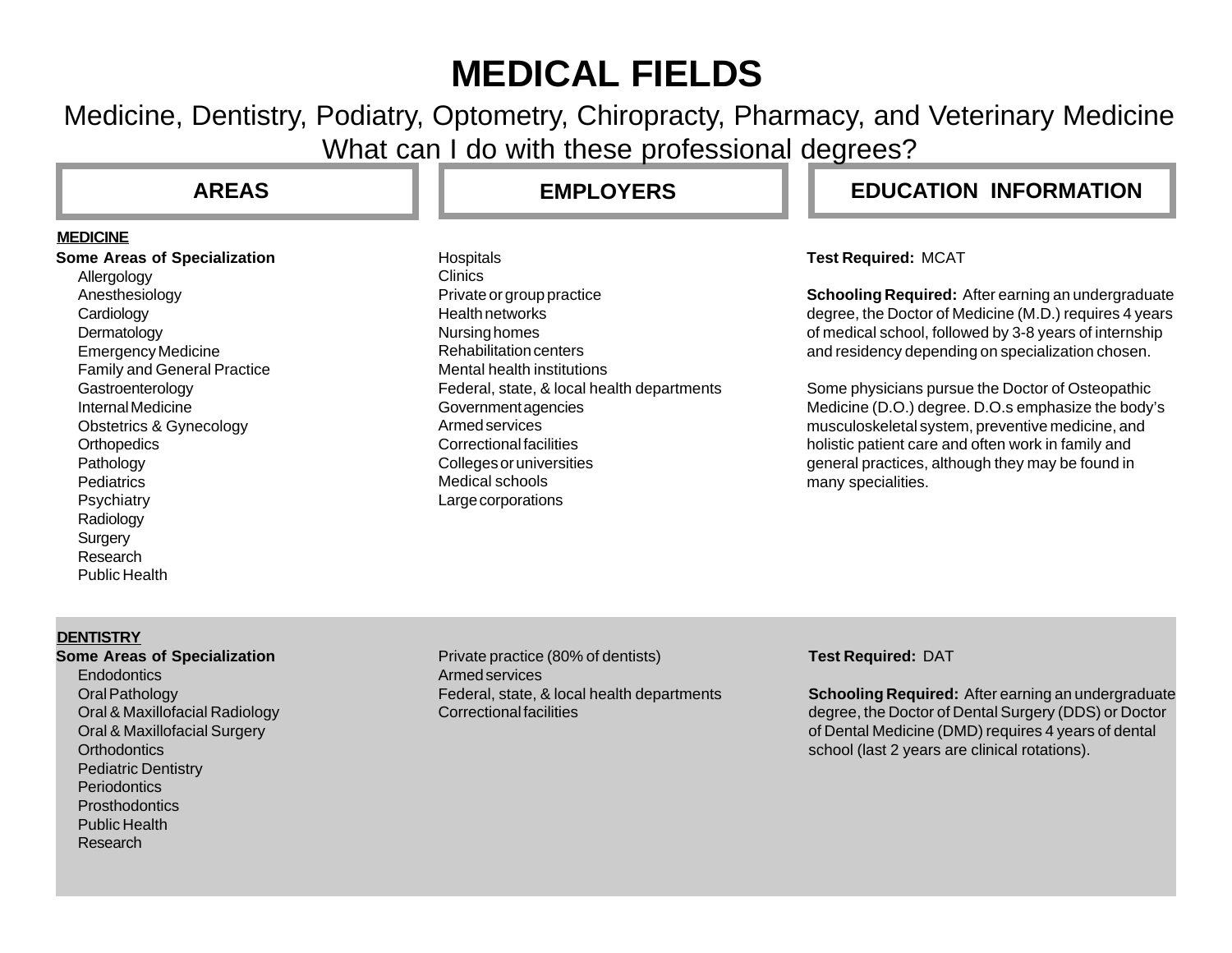#### **PODIATRY**

**Some Areas of Specialization Surgery Orthopedics** Primary Care Sports Medicine **Pediatrics** Dermatology Radiology **Geriatrics** Diabetic Foot Care

Private practice Community health clinics **Hospitals** Residential and nursing homes National Health Service Sports clubs Some specialty retail chains

# **AREAS EMPLOYERS EDUCATION INFORMATION**

#### **Test Required:** MCAT or GRE

**Schooling Required:** After earning at least 90 hours of undergraduate course work, the Doctor of Podiatric Medicine (DPM) requires 4 academic years (last 2 years are clinical rotations). One year of postdoctoral residency is required in most states.

#### **OPTOMETRY**

**Some Areas of Specialization** Family Practice Pediatric Optometry Geriatric Optometry Vision Therapy Contact Lenses Hospital-Based Optometry Primary Care Optometry Ocular Disease Public Health Research

Private practice Vision care centers **Hospitals** Physicians' offices Armed services Government organizations

#### **Test Required:** OAT

**Schooling Required:** After earning an undergraduate degree, the Doctor of Optometry (OD) requires 4 academic years at optometry school.

### **CHIROPRACTIC MEDICINE**

#### **Some Areas of Specialization**

Sports Injuries Neurology **Orthopedics Pediatrics Nutrition** Internal Disorders Diagnostic Imaging **Ergonomics** 

Solo and group practices Hospitals or health clinics **Test Required:** GRE or MCAT

**Schooling Required:** After earning at least 90 hours of undergraduate course work, the Doctor of Chiropractic (DC) requires 4 academic years at a chiropractic school.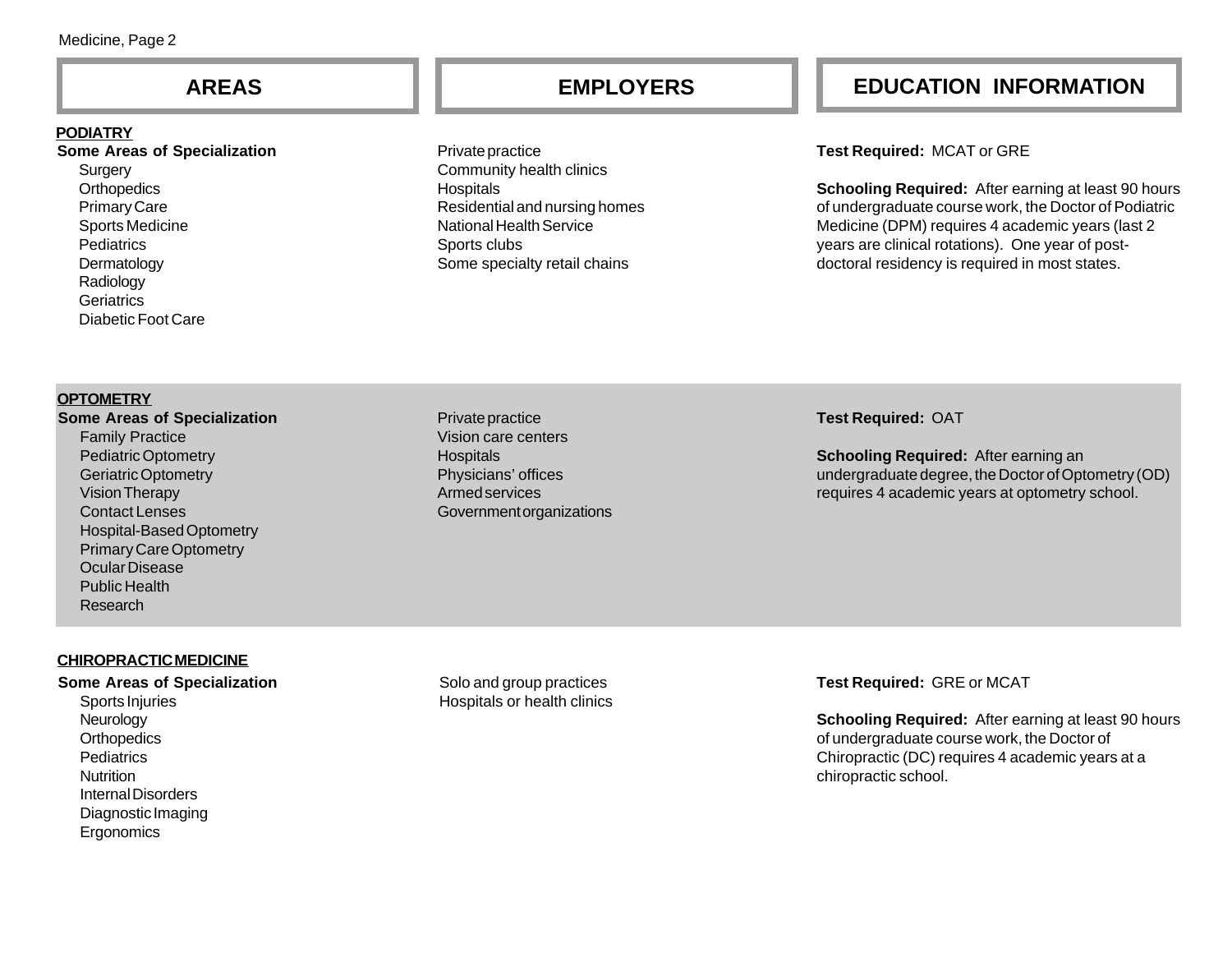#### **PHARMACY**

Research Public Health

#### **Some Areas of Specialization** Clinical Pharmacy Intravenous Nutrition Support **Oncology** Nuclear Pharmacy Geriatric Pharmacy Psychopharmacotherapy.

**Hospitals** Nursing homes Mental health institutions Health clinics Retail chains Government agencies including: Food and Drug Administration Public Health Service Department of Veteran's Affairs Armed Services Pharmaceutical companies Health insurance firms Universities

# **AREAS EMPLOYERS EDUCATION INFORMATION**

#### **Test Required:** PCAT

**Schooling Required:** After spending 2 to 3 years in undergraduate coursework, the Doctor of Pharmacy (Pharm.D.) requires 4 academic years.

#### **VETERINARY MEDICINE**

**Areas of Specialization** Small Animal Care Large Animal Care Food Safety Preventative Medicine **Surgery** Laboratory Animal Medicine Research

Group or private practice Federal government including: Department of Agriculture Department of Health and Human Services State and local government Colleges of veterinarian medicine Medical schools Research laboratories Animal food companies Pharmaceutical companies Zoos

**Test Required:** GRE, VCAT, or MCAT

**Schooling Required:** After earning an undergraduate degree, the Doctor of Veterinary Medicine (D.V.M. or V.M.D.) requires 4 academic years at a college of veterinarian medicine. Veterinarians who plan to specialize will spend additional years in internships or residency programs.